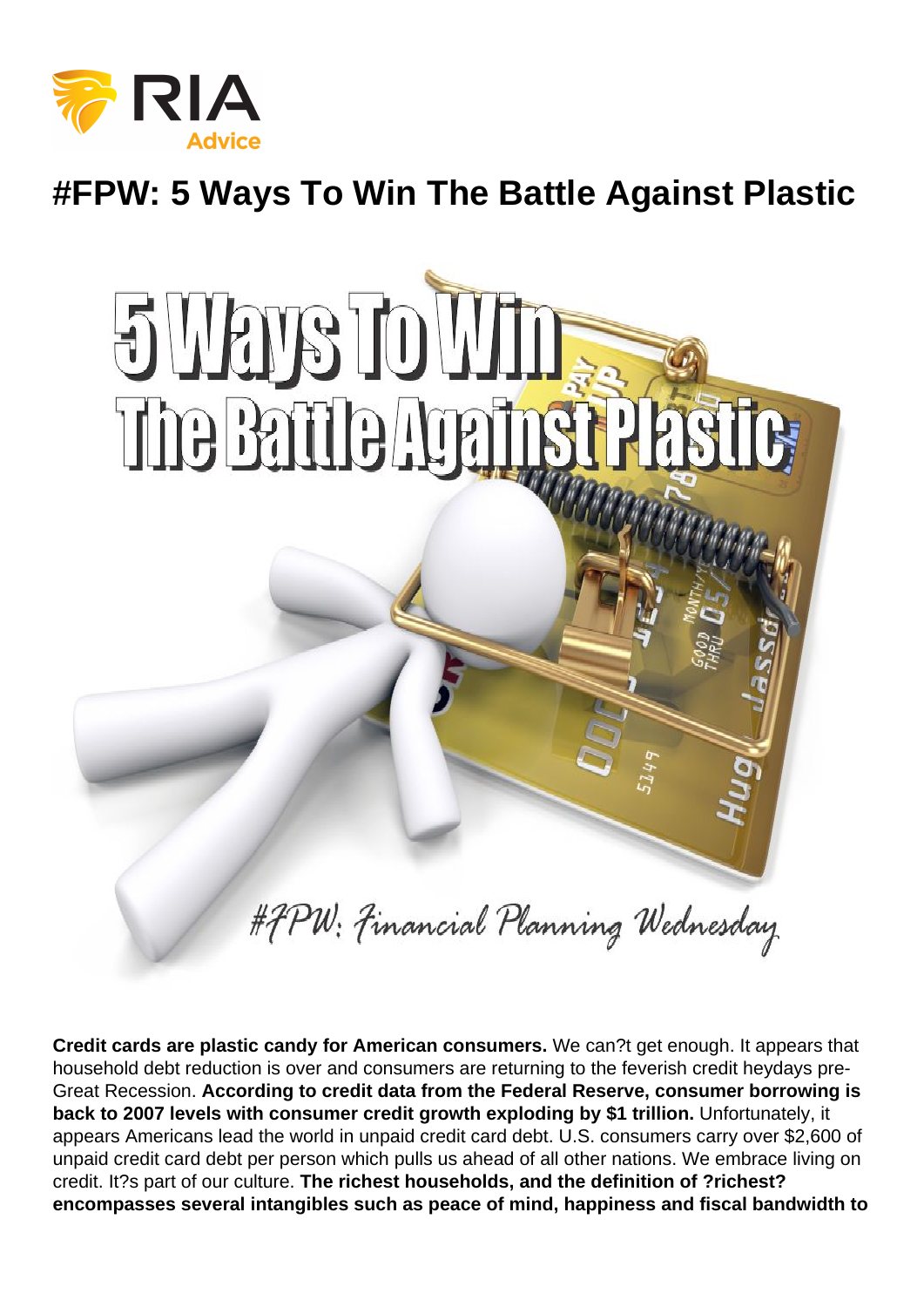handle emergency expenditures are those free of heavy debt loads, especially revolving debt like credit cards.

Chart by consumer finance specialist Robert Harrow. Spending on credit builds to a feverish pace this time of year. In January, when the bills arrive, all the holiday sparkle pales to stark reality. Recently, I had an interview with a writer for USA Today regarding the lingering burden of outstanding credit. I covered 5 ways to gain control over the grip credit cards have over consumers and thought you or someone you care about would appreciate them. Start with financial trickery. Nothing will change unless unpaid credit card balances are perceived as weights on not only your household balance sheet but overall long-term financial security. Balances must weigh on the psyche and make it uncomfortable enough to consider a habit change. There?s a mental point of no return for credit card abusers when they realize even making greater than minimum credit card payments do nothing to reduce outstanding balances. In fact, minimum payment requirements are designed purposely to keep consumers in debt. Not ahead of it. It?s at that point consumers shift into free-fall, out of control spending mode or feel overwhelmed, freeze in denial and avoid tackling the problem. Sometimes for years and after thousands of dollars in interest paid. To gain control, take a step back and calculate the strong negative impact of spending on credit cards. A way to take a step back, especially when it comes to impulse purchases, is to immediately tack on 16% to every price of a good or service you?re considering. In other words, take a current selling price and add the national average credit card rate to it. Then see how your brain interprets the information. It was a good deal before. But is it now? You find that perfect pair of shoes. The price is reduced to \$112 from \$169. Appears to be a score. Navigate to the calculator on your smartphone. Increase the \$112 by 28 bucks. Today, the shoes are going to set you back \$140. Is this a deal now, or can you do without it? Most likely, your perception of the purchase will change. Keep in mind, if you only pay the minimum balance on credit cards, you?II be paying an additional \$28 bucks repeatedly. For years. Most likely, the shoes on sale will ultimately cost you three times \$112. Which leads to? Don?t focus on the interest rate, focus on the dollars lost or the opportunity cost. You can tell people all day they?re paying 25% interest, but it doesn?t resonate effectively. When you focus on dollars, not percentages. Well, that?s a different story. If you?re paying \$200 each month whether it?s interest or interest and principal, you must feel the pain of the opportunity cost of those lost funds. Whether it?s the lost ability to add to investments, bolster emergency funds, or having the freedom to spend the cash on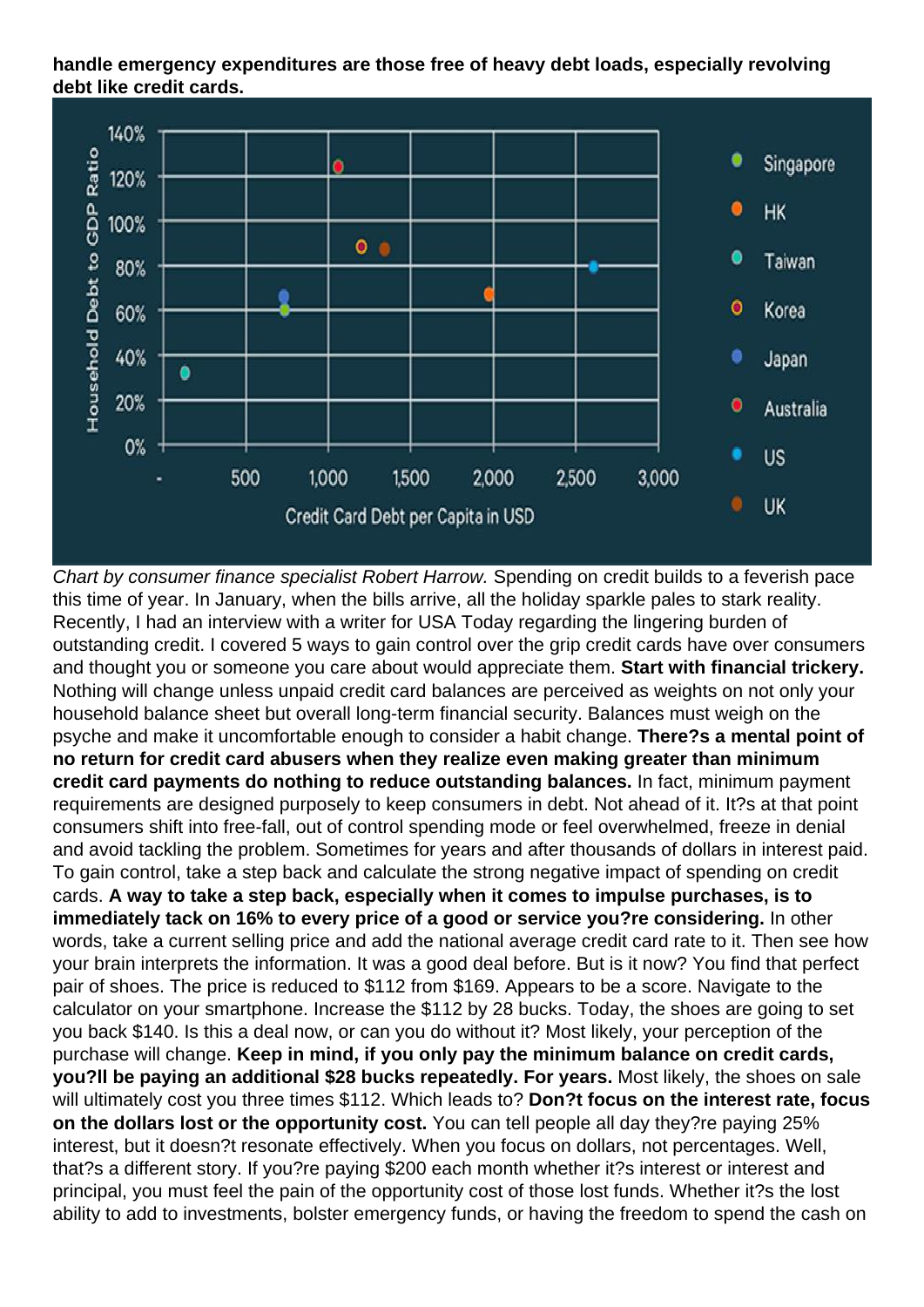something else, most likely the thrill of the original purchases that linger forever in the true cost of unpaid credit card balances, has long gone. ?If you?re using credit cards to meet a standard of living, change the standard . I?m not saying this is easy. However, those with the greatest financial freedom live below their means even if it means going smaller with fixed costs. People who downsize feel empowered. I know. I talk to this group on a consistent basis. Listen, we get it. There hasn?t been wage growth for decades. However, using credit to maintain a living standard is a mistake, especially if you believe that "wage growth is right around the corner." It isn?t. Most likely a robot is going to take your job. In addition, corporations live like ?every day is a recession.? Frankly, they?re working tirelessly to cut your position. Labor is now a liability. Not an asset. Remember that.

Live the strength, minimize the weakness. I know. Chipping away at a debt glacier with what seems like a toothpick feels fruitless, but it isn?t. It takes time. There?s no magic formula except to keep chipping away until that toothpick becomes a hammer. Then an ice pick. You must work with a financial partner to create a ?debt release plan.? Give it a definite time frame. Create specific goal markers along the way. For example, I work with someone who was able to pay off \$30,000 in credit card debt in three years. We had benchmarks every six months. The first six months was an emotional rollercoaster. From feeling defeat to accomplishment. You worked hard to get into the